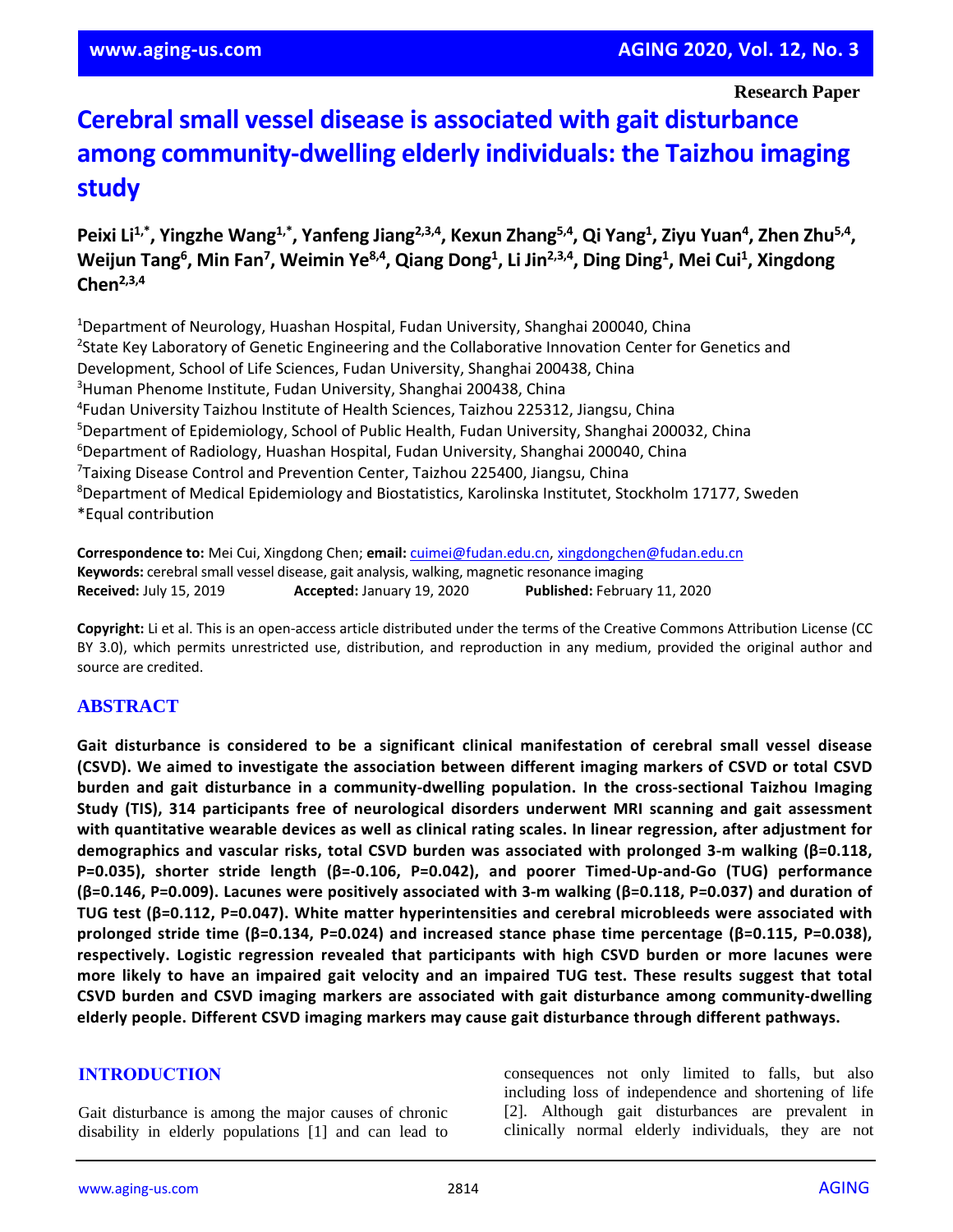merely an inevitable feature of normal ageing, but more likely to result from an underlying pathology [3]. Thus, identification of risk factors for gait disturbance is necessary for prevention and treatment.

Cerebral small vessel disease (CSVD), which is characterized by neuroimaging features including recent small subcortical infarcts, lacunes, white matter hyperintensities (WMH), perivascular spaces (PVS), cerebral microbleeds (CMBs) and brain atrophy, has been widely considered as one of the most important vascular causes of gait disturbance [4]. However, the relationship between each CSVD marker and gait performances remains inconclusive. Some previous studies have demonstrated that WMH [5–9], lacunes [8, 10] and CMBs [11] were associated with gait disturbance, but other studies found that lacunes [5, 7, 9], CMBs [5, 7, 9] and PVS [7, 9] were not associated with motor performance. Moreover, most investigations have focused primarily on general gait function by using semiquantitative clinical rating scales, chair-stand time or gait velocity for gait measurement [5, 7, 9, 10, 12], which may not be sufficiently sensitive to detect early changes in gait performance of elderly people with unrecognized CSVD. In addition, recent studies have demonstrated that the total CSVD burden might better capture the overall effect of CSVD on cognitive function [13, 14], but the relationship between total CSVD burden and gait pattern in independently living elderly people is still unknown.

The aim of our study is therefore to investigate the associations between each CSVD marker or total CSVD burden and different gait parameters by using both clinical rating scales and quantitative gait analysis in a community-dwelling population.

# **RESULTS**

## **Demographic, imaging, and gait characteristics**

The demographic, neuroimaging and gait performance characteristics of the 314 involved participants are summarized in Table 1. The mean age was 59.6 at the time of MRI acquisition and males accounted for 45.9%. Lacunes, severe WMH, CMBs and large PVS were found in 71 (22.6%), 28 (8.9%), 58 (18.5%), and 61 (19.4%) participants, respectively. The mean gait velocity was 0.95 m/s and the average time for TUG test was 10.5 s. All included subjects were divided into two groups based on total CSVD score. High CSVD burden group (with a total CSVD score  $\geq$  2) accounts for 17.5% of all involved subjects. No differences in age, gender and height were found between the two groups. Compared with low CSVD burden group, the high CSVD burden group had a higher proportion of current smokers, current drinkers and hypertension, although these trends were not statistically significant.

## **Total CSVD burden and gait**

General linear models were used to assess correlations between total CSVD burden and gait performance. Total CSVD burden was grouped into high CSVD burden (defined as total CSVD score  $\geq$  2) and low CSVD burden. As shown in Table 2 and Table 3, after adjustment for age, sex and height, high CSVD burden was significantly associated with shorter stride length  $(\beta = -0.120, P = 0.022)$ , lower maximum swing velocity (β=-0.124, P=0.027), prolonged 3-m walking (β=0.127, P=0.025), and poorer TUG performance  $(β=0.154,$ P=0.006). After additional adjustment for vascular risk factors and time interval between MRI and gait measurement, high CSVD burden was still related to stride length, 3-m walking and duration of TUG test, and also borderline significant differences were observed in maximum swing velocity (β=-0.109, P=0.052). As gait velocity and Timed-Up-and-Go test mainly represent global gait function, logistic regression was used to identify the association between high CSVD burden and impaired gait (velocity  $< 0.8$  m/s or TUG test  $> 12$  seconds). Participants with high CSVD burden were 2 times more likely to have an impaired gait velocity (Figure 1A) or an impaired TUG test (Figure 1B).

## **CSVD imaging markers and gait**

As total CSVD burden was shown to be related to gait disturbance, we used GLMs to assess the association between different imaging markers of CSVD and gait disturbance estimated by wearable gait tracking devices and clinical rating scales. As shown in Table 2, among quantitative temporal or spatial gait parameters, WMH volume was independently positively associated with stride time ( $\beta$ =0.145, P=0.015) when adjusted for age, sex, height and total intracranial volume, and further adjustments did not change the association. Presence of CMBs was associated with increased stance phase time percentage ( $\beta$ =0.115, P=0.038) after full adjustment. Heel-strike angle and toe-off angle were not associated with any CSVD imaging markers including lacunes, WMH, CMBs and PVS.

Regarding the clinical rating scales (Table 3), no significant associations were found between performance and the CSVD imaging markers of WMH or CMBs. Large PVS was significantly correlated with poorer Tinetti test performance after adjustment for age, sex, and height but did not survive additional adjustment. Presence of lacunes was positively associated with prolonged 3-m walking  $(\beta=0.118,$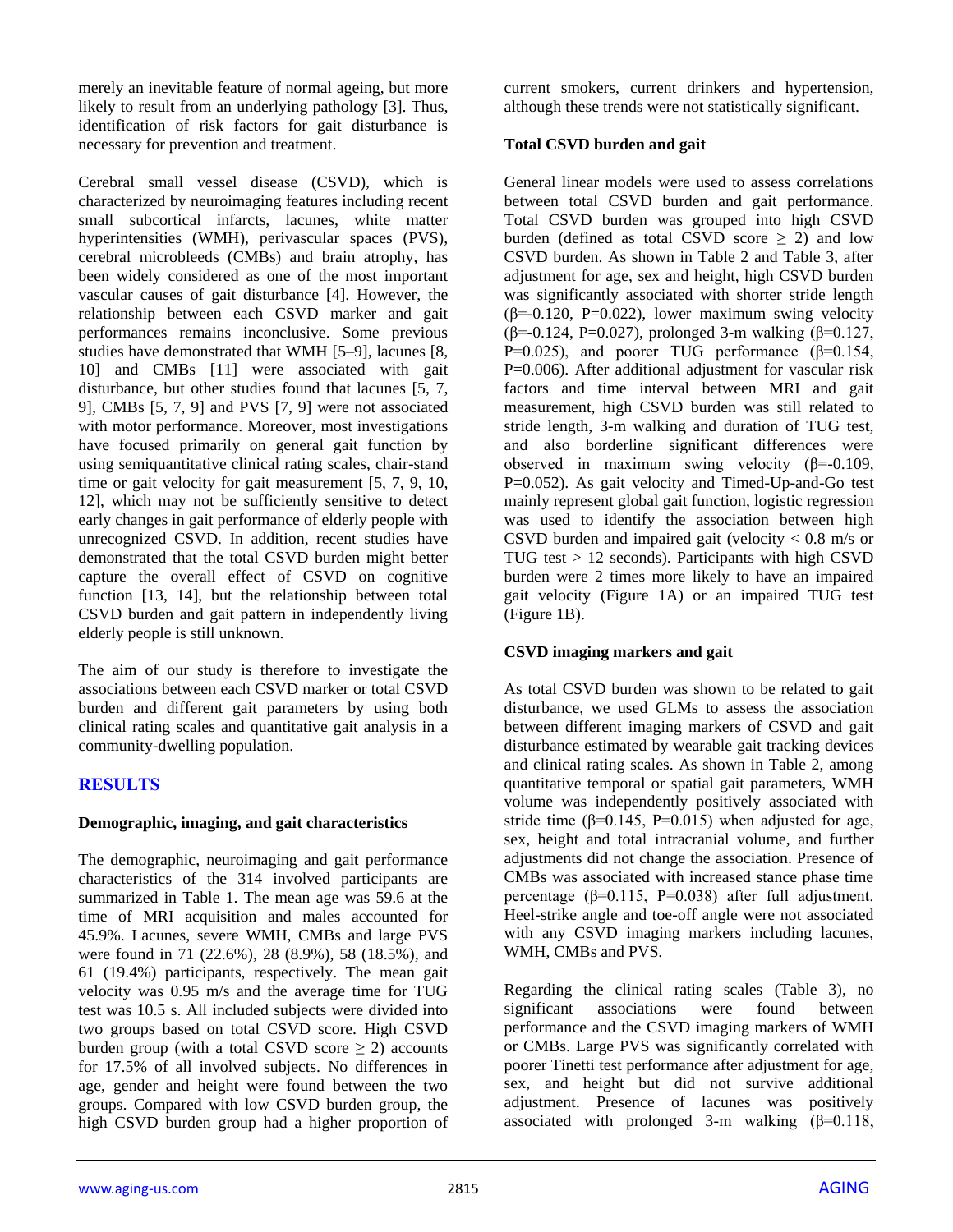**Table 1. Characteristics of the study population.**

| <b>Characteristics</b>                    | <b>Study</b><br>population<br>$(n=314)$ | Low CSVD burden<br>$group (n=259)$ | <b>High CSVD burden</b><br>$group(n=55)$ | <b>Group differences</b><br>(P value) |  |  |  |
|-------------------------------------------|-----------------------------------------|------------------------------------|------------------------------------------|---------------------------------------|--|--|--|
| Demographic and clinical characteristics  |                                         |                                    |                                          |                                       |  |  |  |
| Age, years                                | 59.6 $(2.7)$                            | 59.5 $(2.8)$                       | 59.8 (2.7)                               | 0.528                                 |  |  |  |
| Male, $n$ $(\%)$                          | 144 (45.9)                              | 116(44.8)                          | 28(50.9)                                 | 0.408                                 |  |  |  |
| Hypertension, n (%)                       | 166(52.9)                               | 132(51.0)                          | 34(61.8)                                 | 0.143                                 |  |  |  |
| Diabetes, n (%)                           | 36(11.5)                                | 30(11.6)                           | 6(10.9)                                  | 0.887                                 |  |  |  |
| Hyperlipidemia, n (%)                     | 153 (48.7)                              | 125(48.3)                          | 28(50.9)                                 | 0.721                                 |  |  |  |
| Current smoker, n (%)                     | 133 (42.4)                              | 106(40.9)                          | 27(49.1)                                 | 0.266                                 |  |  |  |
| Current drinker, n (%)                    | 99 (31.5)                               | 76(29.3)                           | 23(41.8)                                 | 0.071                                 |  |  |  |
| Height, cm                                | 157.2(8.2)                              | 157.2(8.3)                         | 157.1(8.2)                               | 0.958                                 |  |  |  |
| <b>Neuroimaging characteristics</b>       |                                         |                                    |                                          |                                       |  |  |  |
| $TIV^{\#}$ , cm <sup>3</sup>              | 1501.4 (159.5)                          | 1499.9 (160.9)                     | 1508.9 (153.2)                           | 0.720                                 |  |  |  |
| WMH volume <sup>#</sup> , cm <sup>3</sup> | 1.6(2.2)                                | 1.1(1.1)                           | 3.9(3.9)                                 | < 0.001                               |  |  |  |
| Presence of severe WMH, n (%)             | 28(8.9)                                 | 0(0.0)                             | 28 (50.9)                                | < 0.001                               |  |  |  |
| Presence of Lacunes, n (%)                | 71(22.6)                                | 22(8.5)                            | 49 (89.1)                                | $0.001$                               |  |  |  |
| Number of lacunes                         | 0.4(1.0)                                | 0.1(0.3)                           | 1.6(1.9)                                 | < 0.001                               |  |  |  |
| Presence of large PVS, n (%)              | 61(19.4)                                | 38 (14.7)                          | 23(41.8)                                 | < 0.001                               |  |  |  |
| Presence of CMBs, n (%)                   | 58 (18.5)                               | 14(5.4)                            | 44 (80.0)                                | < 0.001                               |  |  |  |
| Gait performance characteristics          |                                         |                                    |                                          |                                       |  |  |  |
| 3-m walking, s                            | 3.4(1.1)                                | 3.3(0.9)                           | 3.6(1.7)                                 | 0.025                                 |  |  |  |
| Gait velocity, m/s                        | 0.95(0.2)                               | 0.96(0.2)                          | 0.91(0.3)                                | 0.136                                 |  |  |  |
| Stride length, m                          | 1.12(0.2)                               | 1.13(0.2)                          | 1.08(0.2)                                | 0.045                                 |  |  |  |
| Cadence, steps/min                        | 116.5(11.5)                             | 116.9(11.4)                        | 114.9(11.8)                              | 0.249                                 |  |  |  |
| Stride time, s                            | 1.0(0.2)                                | 1.0(0.2)                           | 1.1(0.2)                                 | 0.387                                 |  |  |  |
| Maximum swing velocity, m/s               | 3.72(0.5)                               | 3.75(0.5)                          | 3.58(0.6)                                | 0.034                                 |  |  |  |
| Heel-strike angle, °                      | 4.1(6.0)                                | 4.2(6.0)                           | 3.9(6.3)                                 | 0.745                                 |  |  |  |
| Toe-off angle, °                          | $-59.7(8.6)$                            | $-60.1(8.2)$                       | $-57.6(10.0)$                            | 0.048                                 |  |  |  |
| Stance phase time, %                      | 64.7(2.5)                               | 64.6(2.4)                          | 64.9(2.9)                                | 0.483                                 |  |  |  |
| Tinetti test*                             | 27.1(2.1)                               | 27.2(1.8)                          | 26.6(3.1)                                | 0.199                                 |  |  |  |
| TUG test*, s                              | 10.5(3.0)                               | 10.3(2.5)                          | 11.5(4.6)                                | 0.009                                 |  |  |  |

Data represented as mean (SD) unless other indicated. Abbreviations: CSVD, cerebral small vessel disease; TIV, total intracranial volume; WMH, white matter hyperintensities; PVS, perivascular spaces; CMBs, cerebral microbleeds; TUG, Timed-Up-and-Go.

# There are 19 (6.1%) missing data in TIV, 3 (1.0%) missing data in WMH volume.

\* For skewed variables the logarithm is presented.

P=0.037) and duration of the TUG test  $(β=0.112,$ P=0.047) after full adjustment, therefore logistic regression was further applied to evaluate the correlations between the severity of lacunes and impaired gait velocity or TUG test. As shown in Figure 1C and 1D, participants with more lacunes exhibited higher risk of impaired gait velocity (P for trend=0.016 in the fully adjusted model) and impaired TUG test (P for trend=0.006 in the fully adjusted model). For participants with 1 lacune, there was an OR of 2.6 (95%CI: 1.3 to 5.3) for impaired gait velocity and an OR of 2.2 (95%CI: 1.1

to 4.7) for impaired TUG test compared to those without lacunes after full adjustment. Those with 2 or more lacunes had a fully adjusted OR of 4.1 (95%CI: 1.2 to 14.4) for impaired TUG test and a fully adjusted OR of 2.1 (95%CI: 0.6 to 7.2) for impaired gait velocity, although this finding was not statistically significant.

## **DISCUSSION**

Our study assessed the relationship between CSVD and gait disturbance in an independent community-dwelling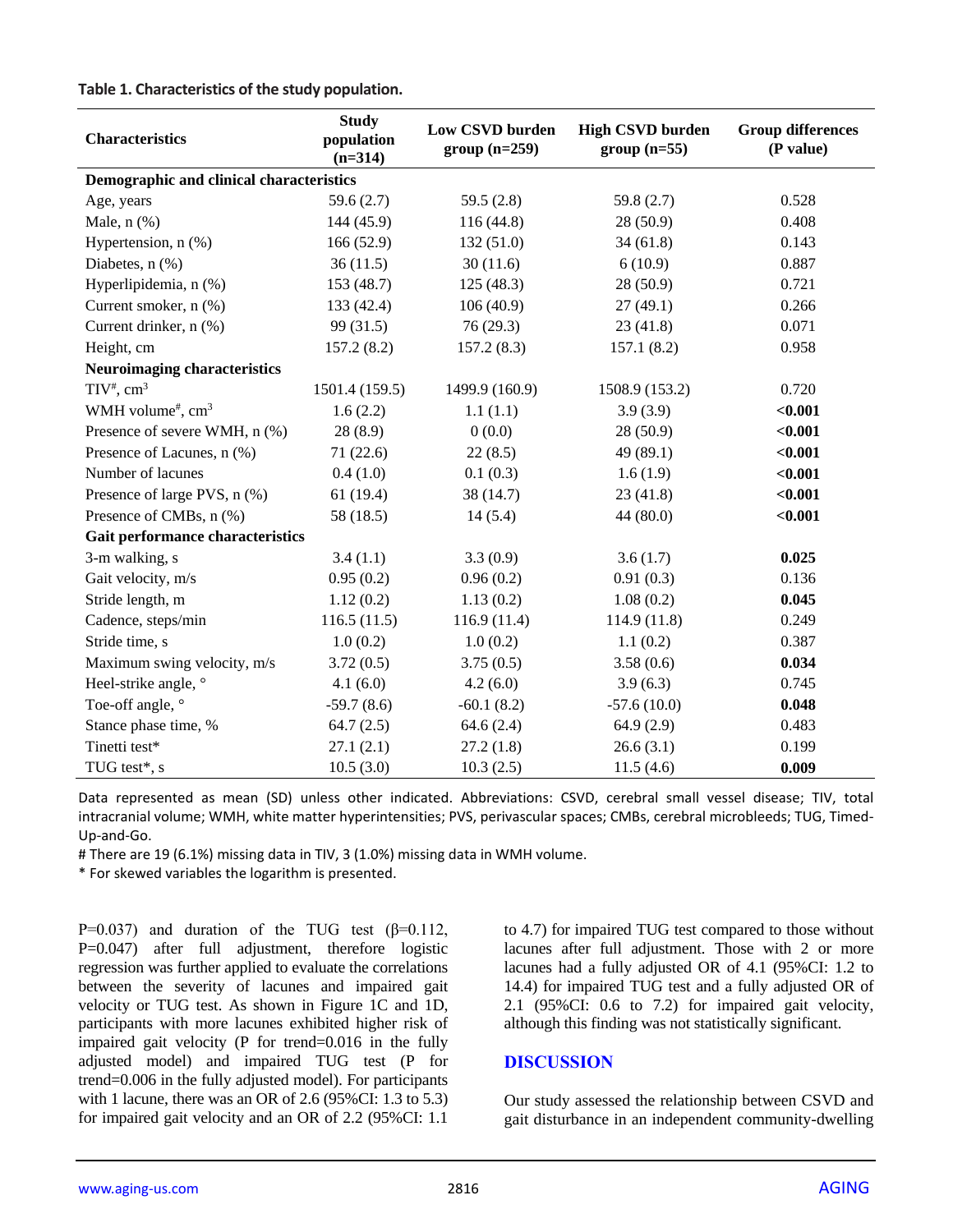**Table 2. Association between CSVD and quantitative gait parameters.**

| <b>Outcome</b><br>measures |         | <b>High CSVD</b><br>burden<br>$\beta$ (P value) | <b>Lacunes</b><br>$\beta$ (P value) | <b>WMH</b><br>$\beta$ (P value) | <b>PVS</b><br>$\beta$ (P value) | <b>CMBs</b><br>$\beta$ (P value) |
|----------------------------|---------|-------------------------------------------------|-------------------------------------|---------------------------------|---------------------------------|----------------------------------|
| <b>Temporal parameters</b> |         |                                                 |                                     |                                 |                                 |                                  |
| Stride time                | Model 1 | 0.049(0.387)                                    | 0.027(0.633)                        | 0.145(0.015)                    | 0.039(0.497)                    | 0.001(0.981)                     |
|                            | Model 2 | 0.039(0.490)                                    | 0.024(0.670)                        | 0.134(0.024)                    | 0.034(0.548)                    | 0.001(0.981)                     |
| Cadence                    | Model 1 | $-0.068(0.223)$                                 | $-0.044(0.429)$                     | $-0.111(0.059)$                 | $-0.038(0.495)$                 | $-0.047(0.405)$                  |
|                            | Model 2 | $-0.059(0.293)$                                 | $-0.041(0.466)$                     | $-0.098(0.096)$                 | $-0.034(0.548)$                 | $-0.047(0.398)$                  |
| Stance phase               |         |                                                 |                                     |                                 |                                 |                                  |
| time<br>percentage         | Model 1 | 0.050(0.366)                                    | 0.015(0.781)                        | 0.112(0.053)                    | $-0.076(0.168)$                 | 0.117(0.034)                     |
|                            | Model 2 | 0.047(0.401)                                    | 0.010(0.855)                        | 0.102(0.081)                    | $-0.077(0.164)$                 | 0.115(0.038)                     |
| Maximum<br>swing velocity  | Model 1 | $-0.124(0.027)$                                 | $-0.078(0.162)$                     | $-0.107(0.069)$                 | $-0.081(0.151)$                 | $-0.085(0.129)$                  |
|                            | Model 2 | $-0.109(0.052)$                                 | $-0.073(0.200)$                     | $-0.095(0.108)$                 | $-0.072(0.196)$                 | $-0.082(0.144)$                  |
| <b>Spatial parameters</b>  |         |                                                 |                                     |                                 |                                 |                                  |
| Stride length              | Model 1 | $-0.120(0.022)$                                 | $-0.067(0.200)$                     | $-0.094(0.086)$                 | $-0.050(0.342)$                 | $-0.083(0.113)$                  |
|                            | Model 2 | $-0.106(0.042)$                                 | $-0.059(0.264)$                     | $-0.082(0.140)$                 | $-0.042(0.419)$                 | $-0.077(0.143)$                  |
| Heel-strike<br>angle       | Model 1 | $-0.037(0.503)$                                 | 0.003(0.953)                        | 0.017(0.769)                    | $-0.084(0.127)$                 | $-0.052(0.347)$                  |
|                            | Model 2 | $-0.021(0.711)$                                 | 0.015(0.791)                        | 0.028(0.630)                    | $-0.079(0.155)$                 | $-0.038(0.490)$                  |
| Toe-off angle              | Model 1 | 0.107(0.057)                                    | 0.059(0.295)                        | 0.088(0.137)                    | 0.059(0.293)                    | 0.011(0.842)                     |
|                            | Model 2 | 0.102(0.072)                                    | 0.058(0.312)                        | 0.088(0.142)                    | 0.053(0.350)                    | 0.013(0.818)                     |

β, standardized β coefficient. Model 1 represents the independent association between high CSVD burden, WMH volume in milliliters or presence of lacunes, PVS or CMBs and gait parameters adjusted for age, sex, and height, for WMH additional adjustment for total intracranial volume; Model 2 is with additional adjustment for vascular risk factors (hypertension, diabetes, smoking, drinking, hyperlipidemia) and interval between MRI and gait measurement.

**Table 3. Association between CSVD and clinical rating scale performances.**

| <b>Outcome</b><br>measures |         | <b>High CSVD</b><br>burden<br>$\beta$ (P value) | <b>Lacunes</b><br>$\beta$ (P value) | <b>WMH</b><br>$\beta$ (P value) | <b>PVS</b><br>$\beta$ (P value) | <b>CMBs</b><br>$\beta$ (P value) |
|----------------------------|---------|-------------------------------------------------|-------------------------------------|---------------------------------|---------------------------------|----------------------------------|
| 3-m walking                | Model 1 | 0.127(0.025)                                    | 0.117(0.039)                        | 0.099(0.097)                    | 0.066(0.244)                    | $-0.022(0.701)$                  |
|                            | Model 2 | 0.118(0.035)                                    | 0.118(0.037)                        | 0.087(0.141)                    | 0.059(0.291)                    | $-0.018(0.754)$                  |
| Tinetti test*              | Model 1 | $-0.096(0.088)$                                 | $-0.106(0.060)$                     | $-0.023(0.698)$                 | $-0.112(0.047)$                 | 0.068(0.231)                     |
|                            | Model 2 | $-0.083(0.135)$                                 | $-0.100(0.076)$                     | $-0.010(0.868)$                 | $-0.104(0.062)$                 | 0.069(0.218)                     |
| Timed-Up-and-<br>Go test*  | Model 1 | 0.154(0.006)                                    | 0.112(0.046)                        | 0.112(0.059)                    | 0.094(0.097)                    | 0.050(0.378)                     |
|                            | Model 2 | 0.146(0.009)                                    | 0.112(0.047)                        | 0.102(0.083)                    | 0.088(0.113)                    | 0.055(0.324)                     |

β, standardized β coefficient. Model 1 represents the independent association between high CSVD burden, WMH volume in milliliters or presence of lacunes, PVS or CMBs and clinical rating scale performances adjusted for age, sex, and height, for WMH additional adjustment for total intracranial volume; Model 2 is with additional adjustment for vascular risk factors (hypertension, diabetes, smoking, drinking, hyperlipidemia) and interval between MRI and gait measurement. \*For skewed variables the logarithm is presented.

population. High CSVD burden was related to lower gait velocity and poorer TUG performance, which may be due to shorter stride length and lower maximum swing velocity. Among four CSVD imaging markers,

lacunes were independently associated with impaired gait velocity and TUG test, indicating that lacunes were strongly correlated with global gait function. WMH volume and presence of CMBs were associated with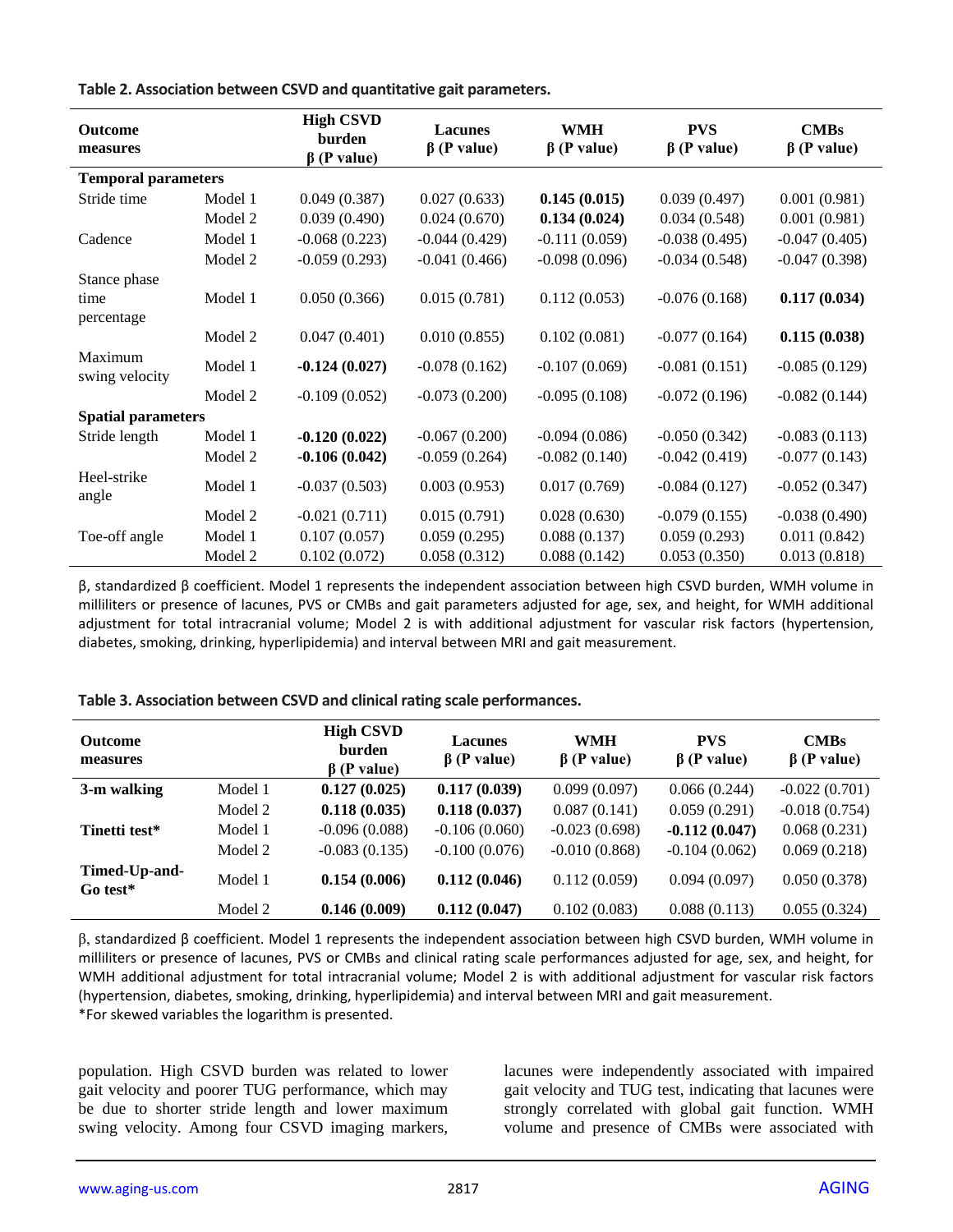prolonged stride time and an increased stance phase time percentage, respectively. These results suggest that participants with higher WMH volume or CMBs may be more likely to develop an early stage of gait impairment, in which no apparent gait disturbance, such as impaired gait velocity or TUG test, are exhibited. No associations were found between presence of large PVS and gait parameters.

The relationships between individual CSVD imaging markers and gait performance remain controversial [5, 7–11]. Our study revealed a dose-dependent effect between number of lacunes and presence of impaired TUG test. However, such relationship did not apply to gait velocity, as the odds ratio for 2 or more lacunes was not significant, which may be due to a limited sample size (n=16 for participants with  $\geq$  2 lacunes). One possibility for the difference is the added elements of standing, turning and seating in the TUG test, such that it may provide more information about functional mobility than gait velocity [15]. There have been conflicting results in the relationships between lacunes and gait velocity or TUG performance among previous studies. Consistent with our study, the Radboud University Nijmengen Diffusion tensor and MRI Cohort (RUN DMC) study [8] and the PURE-MIND study [10] have



**Figure 1. Association between total CSVD burden, amount of lacunes and impaired gait by logistic regression.** Model 1: adjusted for age, sex and height. Model 2: additional adjustment for vascular risk factors (hypertension, diabetes, smoking, drinking, hyperlipidemia) and interval between MRI and gait measurement. Impaired gait velocity defined as < 0.8 m/s in gait velocity. Impaired TUG test defined as a TUG test of >12 seconds.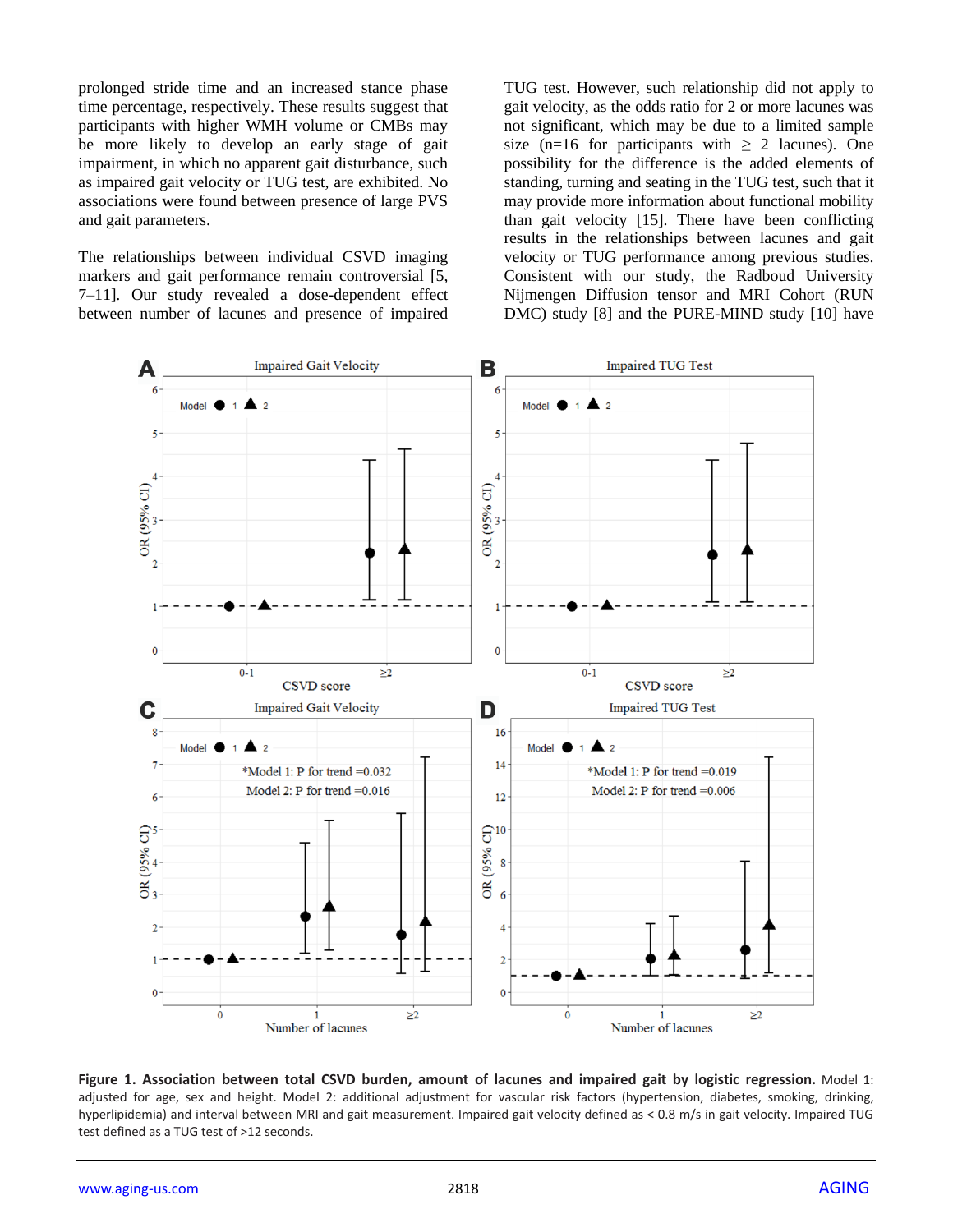reported that lacunes were significantly associated with gait velocity and TUG performance, respectively. However, the Lothian Birth cohort 1936 (LBC1936) study [7] and the Shunyi study [9] found no associations between lacunes and gait velocity or TUG performance. This may be explained by a reduction in the strength of observed correlations due to the lower prevalence of lacunes in their study population compared with participants in our study (5.7% vs. 22.6%), coupled with the absence of adjustment for height [7], and the lack of evaluation of the severity of lacunes [9]. Contrary to previous large cross-sectional studies [5, 7–10], our study found that WMH was correlated with prolonged stride time, but not with gait velocity, TUG test or other parameters. This result suggested that those participants with severe WMH may spend more time to complete one gait cycle, which indicated that WMH may affect gait fluency. However, several differences between studies need to be considered. Our study population was younger in comparison to previous studies of community-dwelling subjects, which lead to a lower WMH burden in our study. Thus, participants in our study were more likely to present with subtle gait disturbances. Additionally, WMH volume was obtained in our study, which may represent the severity of WMH more accurately than the Fazekas scale [16], which is semi-quantitative and likely to be influenced by subjective factors. In consideration of cerebral microbleeds, previous population-based studies found no associations between CMBs and gait speed or chairstand time [7, 9]. The RUN DMC study, carried out in 485 elderly patients with CSVD, found that a higher number of CMBs was associated with shorter stride length and poorer performance on the Tinetti and TUG test, but did not involve stance phase time in gait measurement [11]. In our study, a novel finding was that CMBs were significantly associated with an increased stance phase time proportion, indicating that independent elderly people with CMBs may be more likely to suffer from an unstable gait. Consistent with previous studies [7, 9], our study suggests that PVS may not be severe enough to cause a functional impact on its own.

Emerging studies have demonstrated that total CSVD score, which summarizes individual CSVD imaging markers in a compound scale, may better capture the overall effect of CSVD on functional impairment [7, 13, 14, 17–21]. However, gait disturbance has rarely been a target outcome among such studies, especially in population-based studies examining the clinical consequences of CSVD. In the current study, we found that a total CSVD score of two or above was significantly associated with several gait parameters. Accordingly, in participants with a high CSVD burden, we assumed a gait pattern with shorter stride length and lower swing velocity, which lead to slower gait speed and poorer global gait function.

The pathogenesis of gait disturbance due to CSVD has not yet been identified. Some previous studies have demonstrated that a disruption of white matter integrity [5, 6, 22] or brain atrophy [5, 23] may be responsible for gait disturbance in participants with CSVD, with different locations or patterns relating to specific gait parameters. For instance, stride length was found to be associated with the volume of frontoparietal regions and visual association cortices [23, 24], and white matter integrity in corpus callosum and corona radiata [6]. Cadence was positively correlated with the thickness of primary and supplementary motor cortices and the cingulate cortex [23]. These findings suggest that different cerebral networks are involved in various gait parameters. Accordingly, we highlighted distinguishing gait patterns of different CSVD markers in the current study, which indicated that CSVD markers may result in gait disturbances through different pathways. However, further studies with neuroimaging techniques are needed to clarify the underlying mechanisms in the association between gait disturbance and CSVD.

A strength of our study is that we measured gait function in a quantitative manner. As a previous study has reported [8], some quantitative parameters could lead to early detection of gait abnormalities instead of gait velocity, which indicated that the early alterations of these quantitative parameters can be subclinical and not enough to cause a clinically recognized impairment on their own. The use of quantitative gait tracking devices may help detect small differences in these parameters between groups, therefore providing a more sensitive method for assessing subtle gait disturbances. Importantly, we included heel-strike angle, toe-off angle and stance phase time percentage in a CSVD-related gait analysis, as these parameters have been confirmed to be able to distinguish PD patients from controls [25]. However, altered heelstrike angle or toe-off angle, which indicate shuffling gait and have been shown decreased in patients with Parkinson's disease [25], were not detected in participants with CSVD. We also included TUG test and Tinetti test in our study as these tests are frequently used and easy to apply in everyday clinical practice, as well as having been applied in previous studies focused on gait disturbance in CSVD. Duration of TUG test was significantly related with total CSVD burden and lacunes. We therefore suggest that the TUG test could be a sensitive indicator for subclinical CSVD. However, Tinetti test seemed to be insensitive in capturing CSVD related gait disturbances during our study.

Our study has several limitations. First, musculoskeletal problems were not considered in our study, which may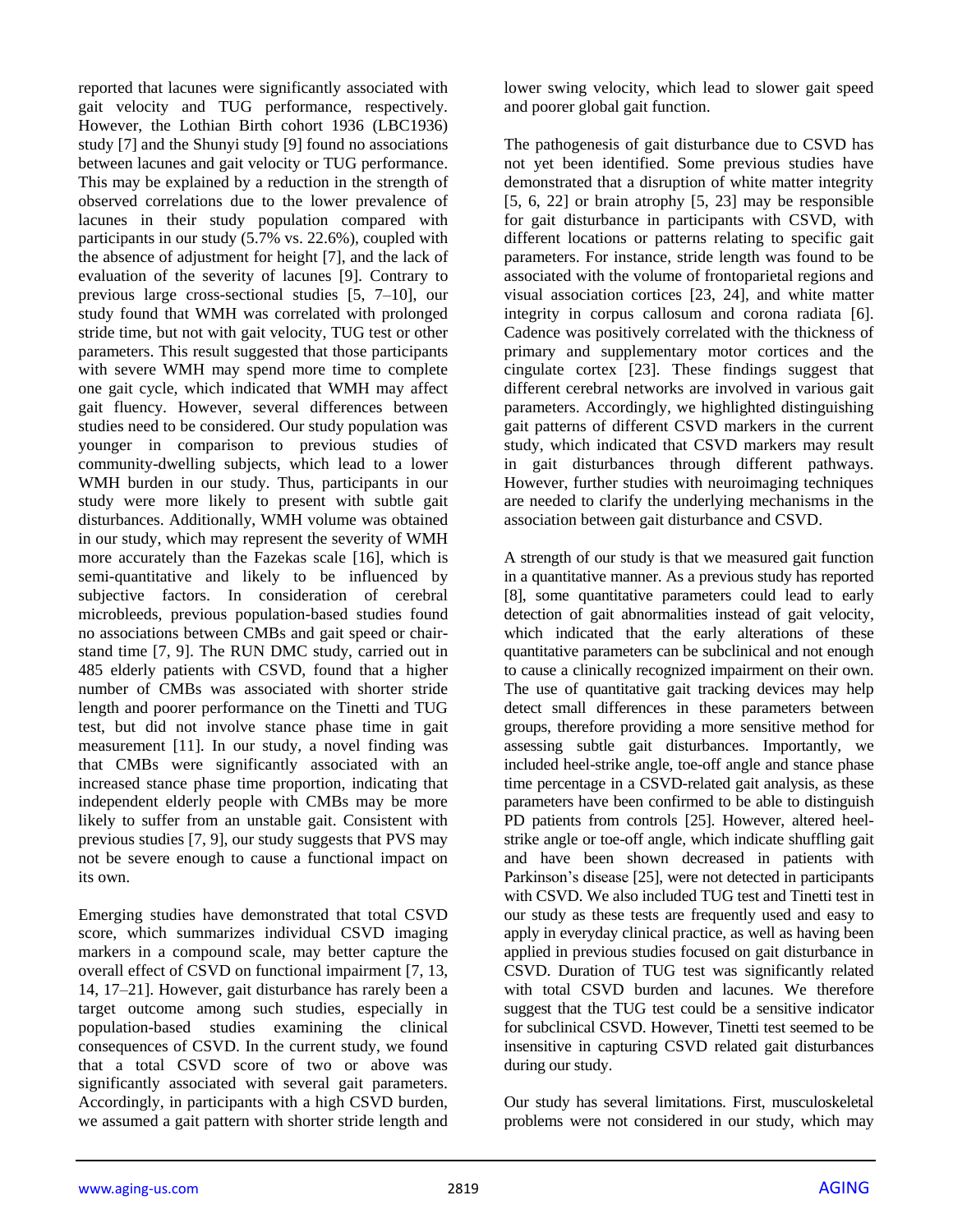affect gait performances. However, all participants involved were able to walk normally. Second, although there were no clinically diagnosed neurological disorders in our participants, subclinical pathologies related to neurodegenerative diseases were not able to be excluded. Third, our study was cross-sectional and did not address causal relationship. Hence, large longitudinal cohort studies are still required to provide further evidence on the causal relationship between CSVD and gait disturbance. Fourth, some of the associations were only of borderline statistical significance in our study, which may be due to a relatively small sample size. Furthermore, participants in our study were younger compared with participants in previous community-dwelling studies and without complaints of gait abnormalities, making it harder to show significant differences. Finally, the inclusion of only rural villagers from Taizhou limits the generalizability of our results. We are currently expanding the TIS and following all of the participants longitudinally, which will help clarify the causal relationship between CSVD and gait disturbance based on a larger population.

In summary, our study confirmed that total CSVD burden and CSVD imaging markers were associated with gait disturbance among community-dwelling elderly people in a rural Han Chinese population. Different CSVD markers may cause gait disturbances through different pathways. The total CSVD score is a possible marker to identify non-disabled elderly individuals at risk of gait impairment. To confirm our findings, a longitudinal cohort study featuring a larger sample size is warranted.

# **MATERIALS AND METHODS**

#### **Study population**

For the present study, we used the baseline data from Phase I of the Taizhou Imaging Study (TIS), an ongoing population-based cohort study nested within the Taizhou Longitudinal Study (TZL) [26]. TIS was designed to investigate the risk factors and consequences of structural and functional brain changes in community-dwelling elderly people in a rural Han Chinese population. In 2013, two villages with the previous highest response rate were chosen from TZL and involved in the TIS. Inclusion criteria were: 1) aged between 55 and 65 years; 2) being Han Chinese whom have settled at Taizhou for over the past 10 years and lived locally for more than 9 months per year; 3) able to walk and communicate normally and independently, and able to provide information by selfreporting and participate in physical examinations. Exclusion criteria were: 1) history of stroke or cancer; 2) history of clinically diagnosed neurological or psychiatric disorders; 3) signs of abnormalities in neurological examination; 4) prominent visual or hearing impairment. Accordingly, a total of 624 participants were involved. Among them, 562 individuals responded and agreed to participate in our study. The response rate of participation was 90.1%. Informed consent has been obtained. The Ethics Committee of the School of Life Sciences, Fudan University, Shanghai, China approved the study (institutional review board approval number: 469).

At the baseline, all of 562 participants accepted questionnaire interviews, physical and laboratory examinations and brain MRI scans, 317 of them accomplished quantitative gait analysis. From the 317 participants, we excluded 2 with incomplete data and 1 with current mobility aid use due to fracture, leaving 314 for the current analysis.

#### **Collection of clinical characteristics**

As reported previously [27, 28], current smokers were defined as individuals that reported regular smoking for at least 6 months before enrollment; current alcohol drinkers were individuals consuming more than three drinks per week for at least 6 months before enrollment. Blood pressure was measured in the right upper limb in a sitting position after resting for 10 minutes in a quiet room. Hypertension was defined by systolic blood pressure  $\geq$ 140 mmHg or diastolic blood pressure ≥90 mmHg, a previous diagnosis of hypertension, or use of antihypertensive drugs. Venous blood samples were collected by certified nurses between 7 AM and 8 AM after overnight fasting. Diabetes was determined by a fasting level of plasma glucose  $\geq$  7.0 mmol/L, a previous diagnosis of diabetes, or treatment with antidiabetic drugs. Hyperlipidemia was defined by plasma total cholesterol  $(TC) \geq 5.2$  mmol/L, triglycerides  $(TG) \geq 1.7$  mmol/L, a previous diagnosis of hyperlipidemia, or current use of lipid lowering drugs. All examinations were conducted at the Taizhou People's Hospital, Taizhou City, Jiangsu Province, China.

## **MRI scanning and processing**

MRI examination for all participants were performed on the same 3.0-Tesla scanner (Magnetom Veiro Tim scanner; Simens, Erlangen, Germany) with a predetermined multi-sequence protocol. The MRI sequences included T1−weighted, T2-weighted, fluid attenuated inversion recovery (FLAIR), T2\*−weighted gradient recalled echo (GRE), proton density-weighted imaging (PDWI), perfusion-weighted imaging (PWI), diffusion tensor imaging (DTI), and time of flight (TOF) 3D magnetic resonance angiography (MRA). The specific parameters of each sequences have been reported previously [28, 29].

Two experienced neurologists (M.C. and Q.Y.) were involved in reading and assessment of MRI images.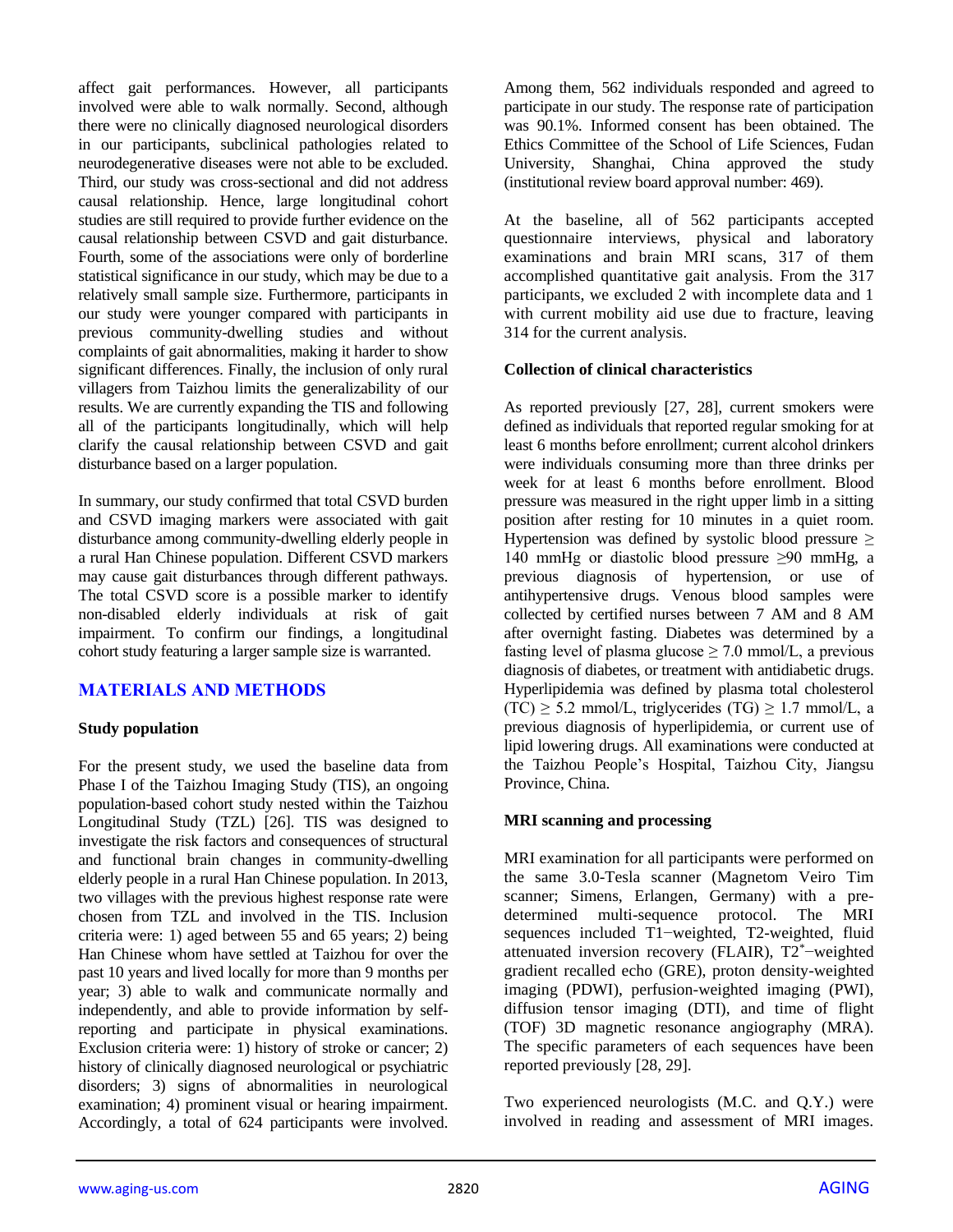Each of them read images independently and the final report was based on their consensus. Conflicts during assessment were handled to a senior neuroradiologist (W.T.) for a final judgment. The inter-rater agreements were tested by Cohen's kappa statistics and showed good reliability (kappa=0.81). Lacunes, WMH and CMBs were diagnosed based on the Standards for Reporting Vascular Changes on Neuroimaging (STRIVE) criteria proposed in 2013 [4]. Presence of severe WMH were defined as those with either periventricular white matter hyperintensities (PVWMHs) of deep white matter hyperintensities (DWMHs) rated at least two on the Fazekas scale [16]. As recent studies revealed that large PVS, compared with small PVS with a maximum diameter  $\leq 2$  mm, may have a stronger relevance with CSVD-related functional deficit, we defined PVS as round or tubular lesions with CSF-like signal and a short axis  $\geq$  3 mm in the subcortical area in the current study. Imaging markers of CSVD, including lacunes, CMBs, severe WMH and PVS, were summed in an ordinal "total CSVD score" (with a range of 0–4) by counting presence of each of these four MRI features [14].

The volume of WMH was determined using SPM8 software [30]. Total intracranial volume (TIV) was estimated using FreeSurfer v6.0.0 software [\(http://surfer.nmr.mgh.harvard.edu/fswiki/\)](http://surfer.nmr.mgh.harvard.edu/fswiki/). The results of SPM and FreeSurfer were reviewed for accuracy by the consensus of two experienced neurologists (Y.W. and H.W.) There were 19 (6.1%) missing data in total intracranial volume (TIV) and 3 (1.0%) missing data in WMH volume due to motion artifacts and extreme outliers to maintain imaging quality control.

# **Measurement of gait**

Quantitative gait analysis was performed with an insole-like wearable gait tracking device (Senno gait, Sennotech Co. Ltd., China) [31]. A result of comparison testing, by the China National Institute of Standardization (CNIS) showed that this wearable gait analysis system accurately captured gait parameters as compared to a widely used optoelectronic motion capture system (Vicon, Oxford Metrics, UK). Participants walked freely at a comfortable, selfchosen speed in an obstacle free and flat environment for  $2\times10$  meters. After the first 10-meter walk, participants were instructed to turn 180 degrees. Gait parameters were extracted from each stride and data were streamed wirelessly via Bluetooth® . Data were automatically ordered and the top and bottom 15% were excluded thus turning strides would not be analyzed. Temporal parameters included stride time (s, the duration of one gait cycle), cadence (the number of steps per minute), stance phase time

percentage (%, the portion of the cycle during which part of the foot touches the ground) and maximum swing velocity (m/s, the maximum forward speed of the foot during swing). Spatial parameters included stride length (m, the distance between the heel points of two consecutive footprints of the same foot), heelstrike angle (°, the angle between the foot and the ground at heel strike on a vertical plane) and toe-off angle (°, the angle between the foot and the ground just at take-off on a vertical plane). Clinical rating scales assessment consisted of the Tinetti test [32] with 17 items (9 for balance and 8 for gait) with a maximum score of 28 as well as the Timed-Up-and-Go (TUG) test [33]. For measurement of gait velocity, 3-m walking test was performed. Participants walked at usual pace on a 3-m course and time for walking was measured by a stopwatch.

# **Statistical analysis**

Continuous variables were expressed as mean and standard deviation, and categorical variables were expressed as frequencies and proportions. Shapiro-Wilk test was used to evaluate the normality of continuous variables, and logarithmic transformation was applied for skewed variables. The two-sample t-test or chisquare test was applied to evaluate group differences according to requirement.

In consideration that participants with 2 or more CSVD imaging markers constituted only 17.5% of the study population, high CSVD burden was defined as a total CSVD score  $\geq 2$  in the current study. To evaluate the relationship between low/high CSVD burden and gait performances, general linear models (GLMs) were applied with the group as a determinant and quantitative gait parameters (stride time, cadence, stance phase time percentage, maximum swing velocity, stride length, heel-strike angle, toe-off angle) or clinical rating scale performances (3-m walking, Tinetti test and Timed-Up-and-Go test) as outcome variables. Covariates included age, sex, height, vascular risk factors (hypertension, diabetes, smoking, drinking, hyperlipidemia) and interval between MRI and gait measurement. The relationships between CSVD imaging markers and gait performances were investigated by using similar GLMs with each CSVD marker (WMH volume, presence of lacunes, presence of PVS and presence of CMBs) as a determinant. For analyses between WMH volume and gait, total intracranial volume was additionally adjusted. The risk of impaired gait by high CSVD burden or the severity of lacunes was assessed with logistic regression analysis with adjustment for age, sex, height, vascular risk factors, and interval between MRI and gait measurement. As a previous study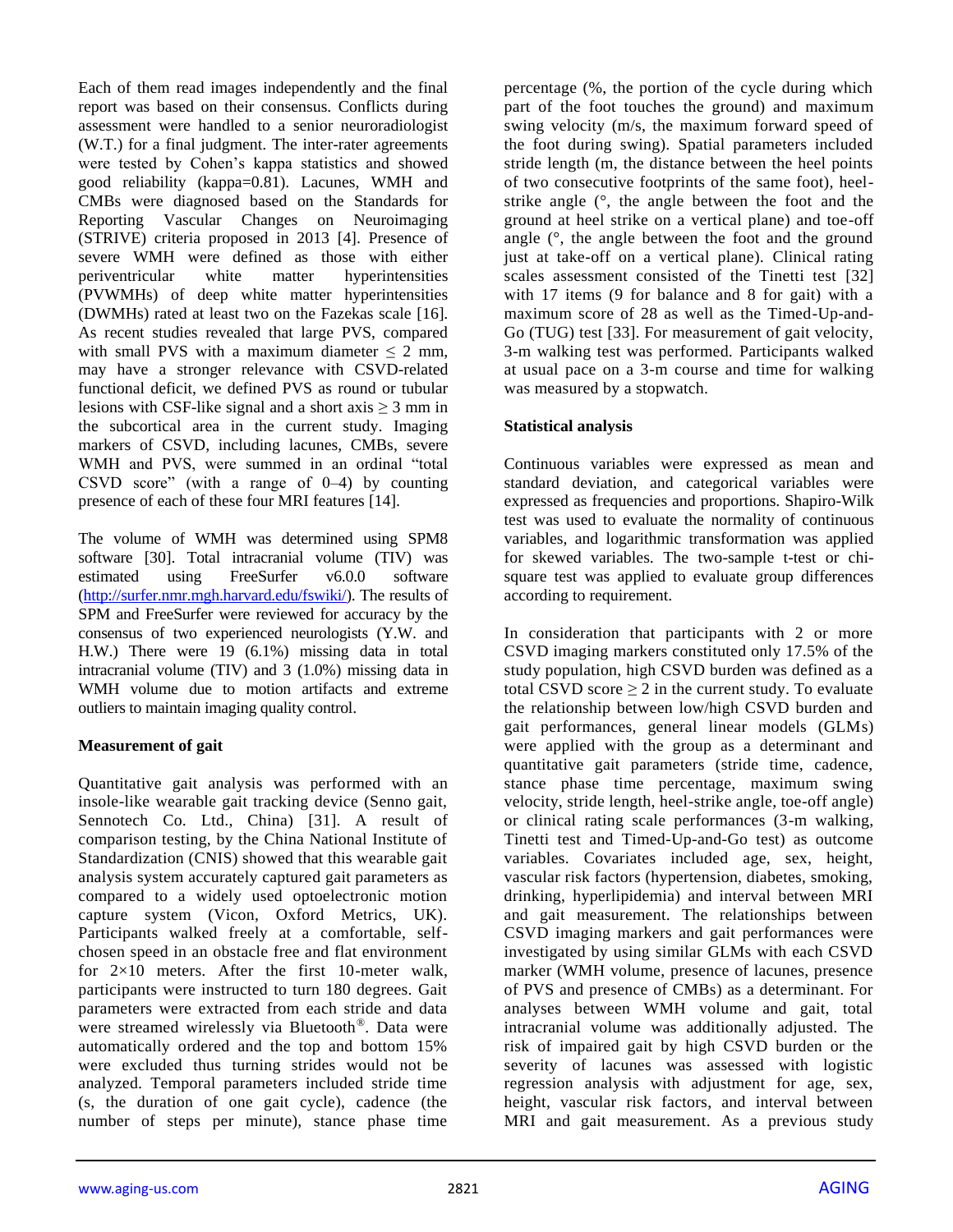reported that there were significant differences between multiple lacunes and single lacune in vascular factors and prognosis [34], the severity of lacunes was grouped as none, one and two or more lacunes in our study. According to previous studies, impaired TUG test was defined as a duration of TUG test >12 seconds [35]. Impaired gait velocity in this study was defined as a gait velocity under the first quartile  $(< 0.8$  m/s).

Statistical analysis was performed using SPSS version 21.0. A probability value of  $< 0.05$  was considered significant.

## **Abbreviations**

CSVD: cerebral small vessel disease; TIV: total intracranial volume; WMH: white matter hyperintensities; PVS: perivascular spaces; CMBs: cerebral microbleeds; TUG: Timed-Up-and-Go; MRI: magnetic resonance imaging.

# **AUTHOR CONTRIBUTIONS**

W.Y., L.J. and X.C. conceived the Taizhou imaging study and take responsibility for all its aspects. P.L., Y.W., Y.J., K.Z., Q.Y., M.C., Z.Y., Z.Z., W.T. and M.F. collected the data. P.L. and Y.W. completed all the statistical analysis and wrote the manuscript with further contribution from Y.J. and K.Z.. Q.D., D.D., M.C. and X.C. reviewed and commented on the data analysis and drafts. All authors critically reviewed and approved the final version of this paper.

# **ACKNOWLEDGMENTS**

We thank all study individuals for their participation, and appreciate the contributions on data collection and MRI post-processing by Dr. Mengyuan Ding, Dr. He Wang, and the personnel from Fudan University Taizhou Institute of Health Sciences.

## **CONFLICTS OF INTEREST**

The authors declare no conflicts of interest.

## **FUNDING**

This study was supported by the National Key Research and Development program of China (grant number: 2017YFC0907000, 2017YFC0907500, 2017YFC0907200), the International Science and Technology Cooperation Program of China (grant number: 2014DFA32830), the National Natural Science Foundation of China (grant number: 81971013), the Key Research and Development Plans of Jiangsu Province, China (grant number: BE2016726), the Key Basic Research Grants from Science and Technology Commission of Shanghai Municipality, China (grant number: 16JC1400500), the Shanghai Municipal Science and Technology Major Project (grant number: 2017SHZDZX01), and the Key Technology Research and Development Program of Taizhou (grant number: TS201833).

## **REFERENCES**

- 1. Mahlknecht P, Kiechl S, Bloem BR, Willeit J, Scherfler C, Gasperi A, Rungger G, Poewe W, Seppi K. Prevalence and burden of gait disorders in elderly men and women aged 60-97 years: a population-based study. PLoS One. 2013; 8:e69627. <https://doi.org/10.1371/journal.pone.0069627> PMI[D:23894511](https://www.ncbi.nlm.nih.gov/pubmed/23894511)
- 2. van der Holst HM, van Uden IW, Tuladhar AM, de Laat KF, van Norden AG, Norris DG, van Dijk EJ, Rutten-Jacobs LC, de Leeuw FE. Factors Associated With 8- Year Mortality in Older Patients With Cerebral Small Vessel Disease: The Radboud University Nijmegen Diffusion Tensor and Magnetic Resonance Cohort (RUN DMC) Study. JAMA Neurol. 2016; 73:402–09. <https://doi.org/10.1001/jamaneurol.2015.4560> PMI[D:26831360](https://www.ncbi.nlm.nih.gov/pubmed/26831360)
- 3. Snijders AH, van de Warrenburg BP, Giladi N, Bloem BR. Neurological gait disorders in elderly people: clinical approach and classification. Lancet Neurol. 2007; 6:63–74. [https://doi.org/10.1016/S1474-4422\(06\)70678-0](https://doi.org/10.1016/S1474-4422%2806%2970678-0) PMI[D:17166803](https://www.ncbi.nlm.nih.gov/pubmed/17166803)
- 4. Wardlaw JM, Smith EE, Biessels GJ, Cordonnier C, Fazekas F, Frayne R, Lindley RI, O'Brien JT, Barkhof F, Benavente OR, Black SE, Brayne C, Breteler M, et al, and STandards for ReportIng Vascular changes on nEuroimaging (STRIVE v1). Neuroimaging standards for research into small vessel disease and its contribution to ageing and neurodegeneration. Lancet Neurol. 2013; 12:822–38.

[https://doi.org/10.1016/S1474-4422\(13\)70124-8](https://doi.org/10.1016/S1474-4422%2813%2970124-8) PMI[D:23867200](https://www.ncbi.nlm.nih.gov/pubmed/23867200)

5. Kim YJ, Kwon HK, Lee JM, Cho H, Kim HJ, Park HK, Jung NY, San Lee J, Lee J, Jang YK, Kim ST, Lee KH, Choe YS, et al. Gray and white matter changes linking cerebral small vessel disease to gait disturbances. Neurology. 2016; 86:1199–207.

<https://doi.org/10.1212/WNL.0000000000002516> PMI[D:26935893](https://www.ncbi.nlm.nih.gov/pubmed/26935893)

6. van der Holst HM, Tuladhar AM, Zerbi V, van Uden IW, de Laat KF, van Leijsen EM, Ghafoorian M, Platel B, Bergkamp MI, van Norden AG, Norris DG, van Dijk EJ,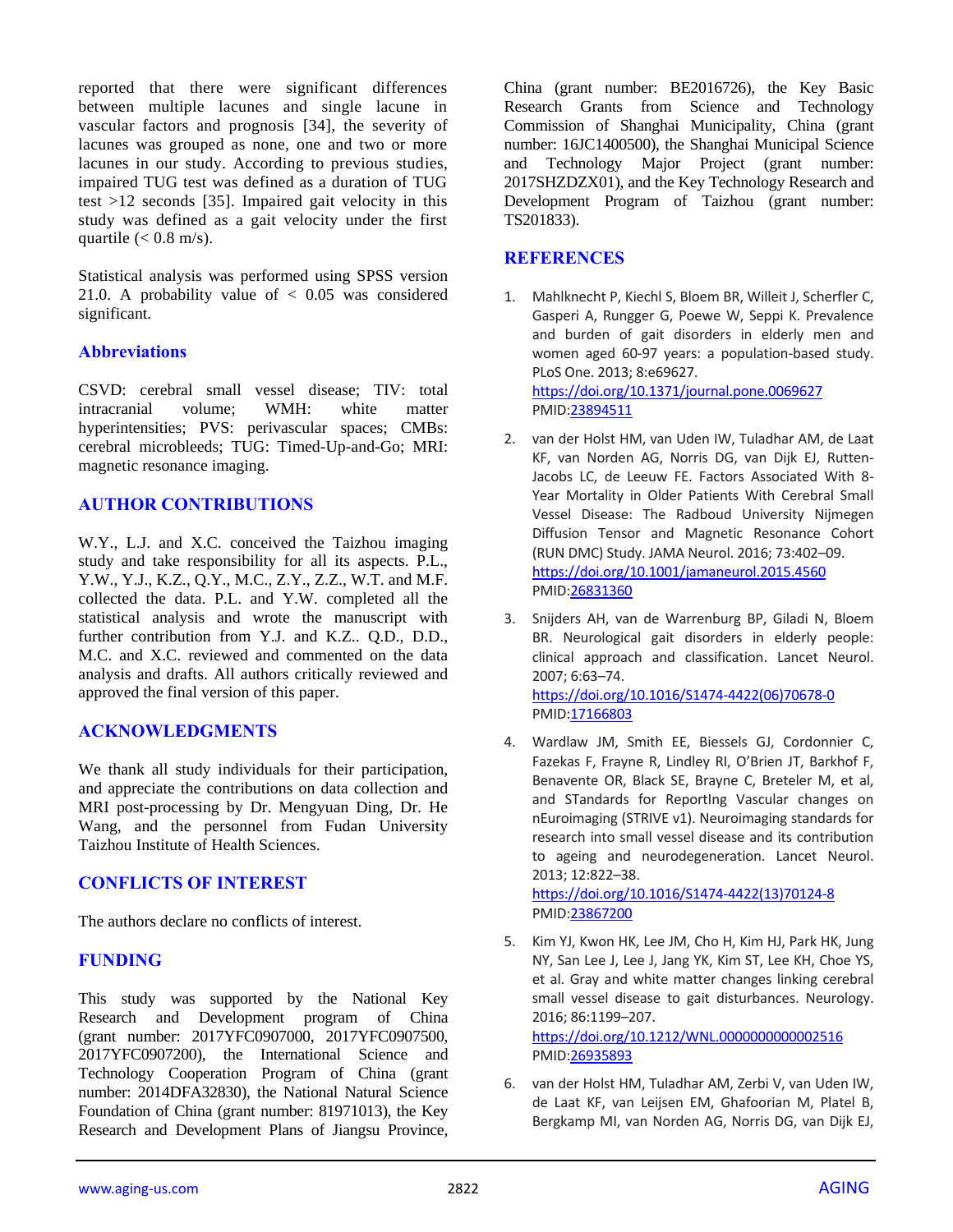Kiliaan AJ, de Leeuw FE. White matter changes and gait decline in cerebral small vessel disease. Neuroimage Clin. 2017; 17:731–38. <https://doi.org/10.1016/j.nicl.2017.12.007> PMID[:29270357](https://www.ncbi.nlm.nih.gov/pubmed/29270357)

- 7. Pinter D, Ritchie SJ, Doubal F, Gattringer T, Morris Z, Bastin ME, Del C Valdés Hernández M, Royle NA, Corley J, Muñoz Maniega S, Pattie A, Dickie DA, Staals J, et al. Impact of small vessel disease in the brain on gait and balance. Sci Rep. 2017; 7:41637. <https://doi.org/10.1038/srep41637> PMID[:28134332](https://www.ncbi.nlm.nih.gov/pubmed/28134332)
- 8. de Laat KF, van Norden AG, Gons RA, van Oudheusden LJ, van Uden IW, Bloem BR, Zwiers MP, de Leeuw FE. Gait in elderly with cerebral small vessel disease. Stroke. 2010; 41:1652–58. <https://doi.org/10.1161/STROKEAHA.110.583229> PMID[:20576951](https://www.ncbi.nlm.nih.gov/pubmed/20576951)
- 9. Su N, Zhai FF, Zhou LX, Ni J, Yao M, Li ML, Jin ZY, Gong GL, Zhang SY, Cui LY, Tian F, Zhu YC. Cerebral Small Vessel Disease Burden Is Associated with Motor Performance of Lower and Upper Extremities in Community-Dwelling Populations. Front Aging Neurosci. 2017; 9:313. <https://doi.org/10.3389/fnagi.2017.00313> PMID[:29021757](https://www.ncbi.nlm.nih.gov/pubmed/29021757)
- 10. Smith EE, O'Donnell M, Dagenais G, Lear SA, Wielgosz A, Sharma M, Poirier P, Stotts G, Black SE, Strother S, Noseworthy MD, Benavente O, Modi J, et al, and PURE Investigators. Early cerebral small vessel disease and brain volume, cognition, and gait. Ann Neurol. 2015; 77:251–61.

<https://doi.org/10.1002/ana.24320> PMI[D:25428654](https://www.ncbi.nlm.nih.gov/pubmed/25428654)

11. de Laat KF, van den Berg HA, van Norden AG, Gons RA, Olde Rikkert MG, de Leeuw FE. Microbleeds are independently related to gait disturbances in elderly individuals with cerebral small vessel disease. Stroke. 2011; 42:494–97.

<https://doi.org/10.1161/STROKEAHA.110.596122> PMID[:21164137](https://www.ncbi.nlm.nih.gov/pubmed/21164137)

- 12. Loos CM, McHutchison C, Cvoro V, Makin SD, Staals J, Chappell F, Dennis MS, van Oostenbrugge RJ, Wardlaw JM. The relation between total cerebral small vessel disease burden and gait impairment in patients with minor stroke. Int J Stroke. 2018; 13:518–24. <https://doi.org/10.1177/1747493017730780> PMID[:28906203](https://www.ncbi.nlm.nih.gov/pubmed/28906203)
- 13. Huijts M, Duits A, van Oostenbrugge RJ, Kroon AA, de Leeuw PW, Staals J. Accumulation of MRI Markers of Cerebral Small Vessel Disease is Associated with Decreased Cognitive Function. A Study in First-Ever Lacunar Stroke and Hypertensive Patients. Front Aging Neurosci. 2013; 5:72.

<https://doi.org/10.3389/fnagi.2013.00072> PMI[D:24223555](https://www.ncbi.nlm.nih.gov/pubmed/24223555)

- 14. Staals J, Booth T, Morris Z, Bastin ME, Gow AJ, Corley J, Redmond P, Starr JM, Deary IJ, Wardlaw JM. Total MRI load of cerebral small vessel disease and cognitive ability in older people. Neurobiol Aging. 2015; 36:2806–11. <https://doi.org/10.1016/j.neurobiolaging.2015.06.024> PMI[D:26189091](https://www.ncbi.nlm.nih.gov/pubmed/26189091)
- 15. Viccaro LJ, Perera S, Studenski SA. Is timed up and go better than gait speed in predicting health, function, and falls in older adults? J Am Geriatr Soc. 2011; 59:887–92. <https://doi.org/10.1111/j.1532-5415.2011.03336.x> PMI[D:21410448](https://www.ncbi.nlm.nih.gov/pubmed/21410448)
- 16. Fazekas F, Chawluk JB, Alavi A, Hurtig HI, Zimmerman RA. MR signal abnormalities at 1.5 T in Alzheimer's dementia and normal aging. AJR Am J Roentgenol. 1987; 149:351–56. <https://doi.org/10.2214/ajr.149.2.351> PMI[D:3496763](https://www.ncbi.nlm.nih.gov/pubmed/3496763)
- 17. Klarenbeek P, van Oostenbrugge RJ, Rouhl RP, Knottnerus IL, Staals J. Ambulatory blood pressure in patients with lacunar stroke: association with total MRI burden of cerebral small vessel disease. Stroke. 2013; 44:2995–99. <https://doi.org/10.1161/STROKEAHA.113.002545>

PMI[D:23982717](https://www.ncbi.nlm.nih.gov/pubmed/23982717)

18. Banerjee G, Jang H, Kim HJ, Kim ST, Kim JS, Lee JH, Im K, Kwon H, Lee JM, Na DL, Seo SW, Werring DJ. Total MRI Small Vessel Disease Burden Correlates with Cognitive Performance, Cortical Atrophy, and Network Measures in a Memory Clinic Population. J Alzheimers Dis. 2018; 63:1485–97.

<https://doi.org/10.3233/JAD-170943> PMI[D:29843234](https://www.ncbi.nlm.nih.gov/pubmed/29843234)

- 19. Lioutas VA, Wu B, Norton C, Helenius J, Modak J, Selim M. Cerebral small vessel disease burden and functional and radiographic outcomes in intracerebral hemorrhage. J Neurol. 2018; 265:2803–14. <https://doi.org/10.1007/s00415-018-9059-5> PMI[D:30242743](https://www.ncbi.nlm.nih.gov/pubmed/30242743)
- 20. Staals J, Makin SD, Doubal FN, Dennis MS, Wardlaw JM. Stroke subtype, vascular risk factors, and total MRI brain small-vessel disease burden. Neurology. 2014; 83:1228–34. <https://doi.org/10.1212/WNL.0000000000000837> PMI[D:25165388](https://www.ncbi.nlm.nih.gov/pubmed/25165388)
- 21. Xu X, Lau KK, Wong YK, Mak HK, Hui ES. The effect of the total small vessel disease burden on the structural brain network. Sci Rep. 2018; 8:7442. <https://doi.org/10.1038/s41598-018-25917-4> PMI[D:29748646](https://www.ncbi.nlm.nih.gov/pubmed/29748646)